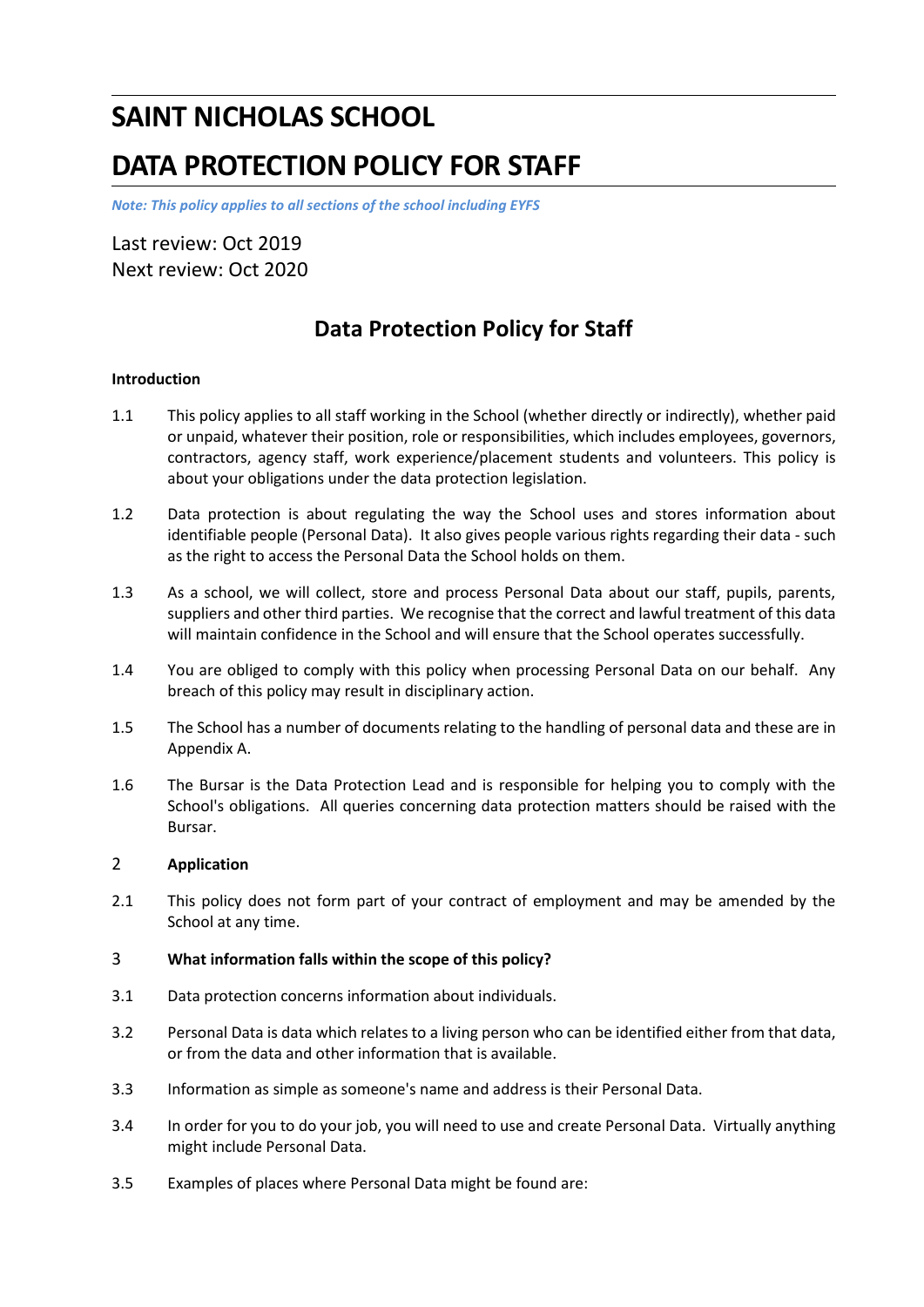- 3.5.1 on a computer database;
- 3.5.2 in a file, such as a pupil report;
- 3.5.3 a register or contract of employment;
- 3.5.4 pupils' exercise books, coursework and mark books;
- 3.5.5 health records; and
- 3.5.6 email correspondence.
- 3.6 Examples of documents where Personal Data might be found are:
	- 3.6.1 a report about a child protection incident;
	- 3.6.2 a record about disciplinary action taken against a member of staff;
	- 3.6.3 photographs of pupils;
	- 3.6.4 contact details and other personal information held about pupils, parents and staff and their families;
	- 3.6.5 contact details of a member of the public who is enquiring about placing their child at the School;
	- 3.6.6 financial records of a parent;
	- 3.6.7 information on a pupil's performance; and
	- 3.6.8 an opinion about a parent or colleague in an email.
- 3.7 This list is not exhaustive there may be many other processes that you use and create that would use Personal Data.
- 3.8 You must be particularly careful when dealing with Personal Data which falls into any of the categories below:
	- 3.8.1 information concerning child protection matters;
	- 3.8.2 information about serious or confidential medical conditions and information about additional educational needs;
	- 3.8.3 information concerning serious allegations made against an individual (whether or not the allegation amounts to a criminal offence and whether or not the allegation has been proved);
	- 3.8.4 financial information (for example about parents and staff);
	- 3.8.5 information about an individual's racial or ethnic origin;
	- 3.8.6 political opinions;
	- 3.8.7 religious beliefs or other beliefs of a similar nature;
	- 3.8.8 trade union membership;
	- 3.8.9 physical or mental health or condition;
	- 3.8.10 sexual life;
	- 3.8.11 genetic information;
	- 3.8.12 information relating to actual or alleged criminal activity; and
	- 3.8.13 biometric information (e.g. an overseas pupil's biometric identity card).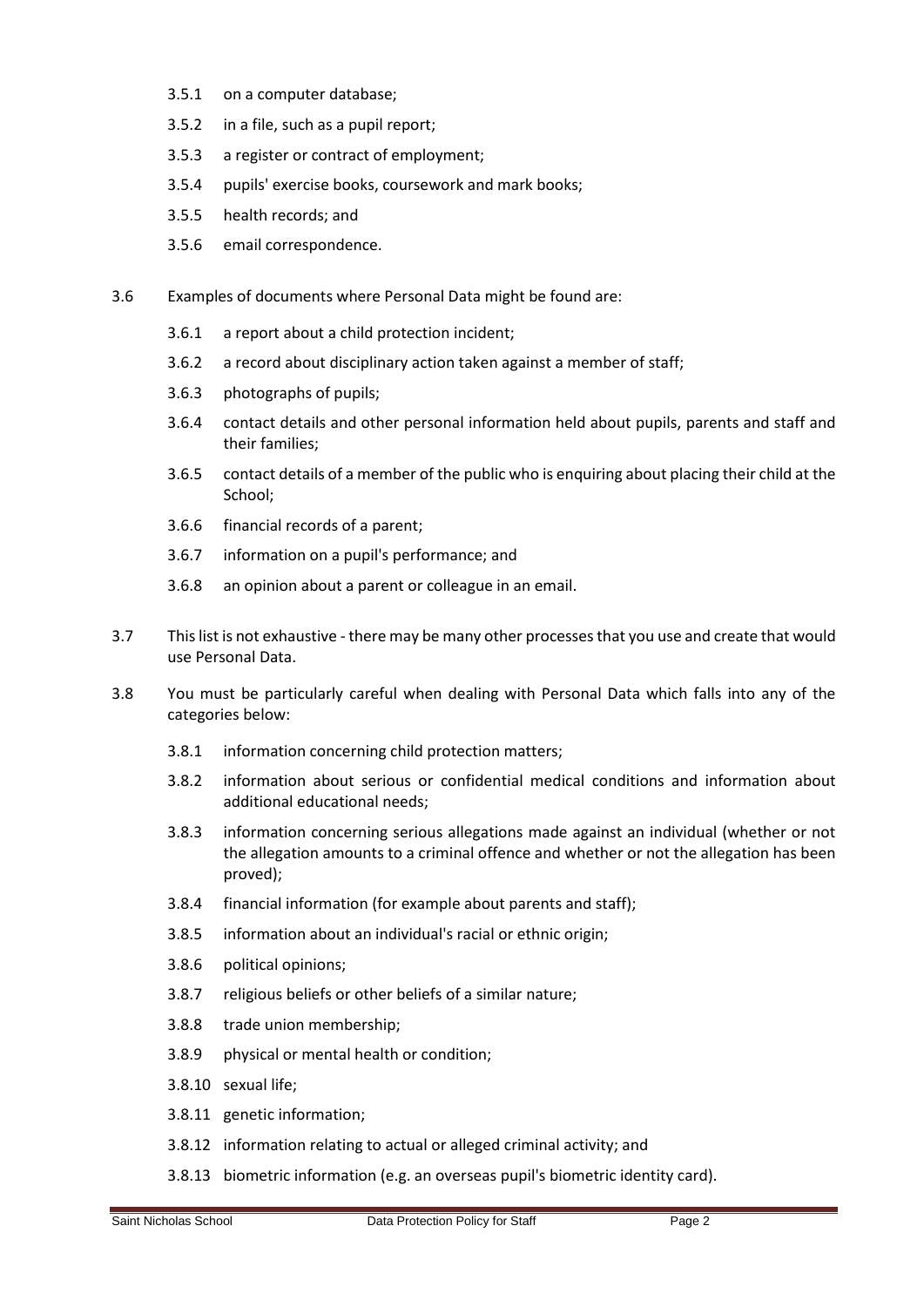3.9 These categories are referred to as **School Special Category Data** in this policy and in the Information Security Policy. If you have any questions about the processing of these categories of Personal Data please speak to the Bursar.

#### 4 **Your obligations**

#### 4.1 **Personal Data must be processed fairly, lawfully and transparently**

- 4.1.1 What does this mean in practice?
	- (a) "Processing" covers virtually everything which is done in relation to Personal Data, including using, disclosing, copying and storing Personal Data.
	- (b) People must be told what data is collected about them, what it is used for, and who it might be shared with, unless it is obvious. They must also be given other information, such as, what rights they have in their information, how long we keep it for and about their right to complain to the Information Commissioner's Office (the data protection regulator).

This information is often provided in a document known as a privacy notice or a transparency notice. Copies of the School's privacy notices can be obtained from the Bursar or accessed on the School's website. You must familiarise yourself with the School's privacy notices.

- (c) If you are using Personal Data in a way which you think an individual might think is unfair please speak to the Bursar.
- (d) You must only process Personal Data for the following purposes:
	- (i) ensuring that the School provides a safe and secure environment;
	- (ii) providing pastoral care;
	- (iii) providing education and learning for our pupils;
	- (iv) providing additional activities for pupils and parents (for example activity clubs);
	- (v) protecting and promoting the School's interests and objectives (for example fundraising);
	- (vi) safeguarding and promoting the welfare of our pupils; and
	- (vii) to fulfil the School's contractual and other legal obligations.
- (e) If you want to do something with Personal Data that is not on the above list, or is not set out in the relevant privacy notices, you must speak to the Bursar. This is to make sure the School has a lawful reason for using the Personal Data.
- (f) We may sometimes rely on the consent of the individual to use their Personal Data. This consent must meet certain requirements and therefore you should speak to the Bursar if you think you may need to obtain consent.

#### 4.2 **You must only process Personal Data for limited purposes and in an appropriate way.**

- 4.2.1 What does this mean in practice?
	- (a) For example, if pupils are told they will be photographed to enable staff to recognise them when writing references, you should not use those photographs for another purpose (e.g. in the School' prospectus).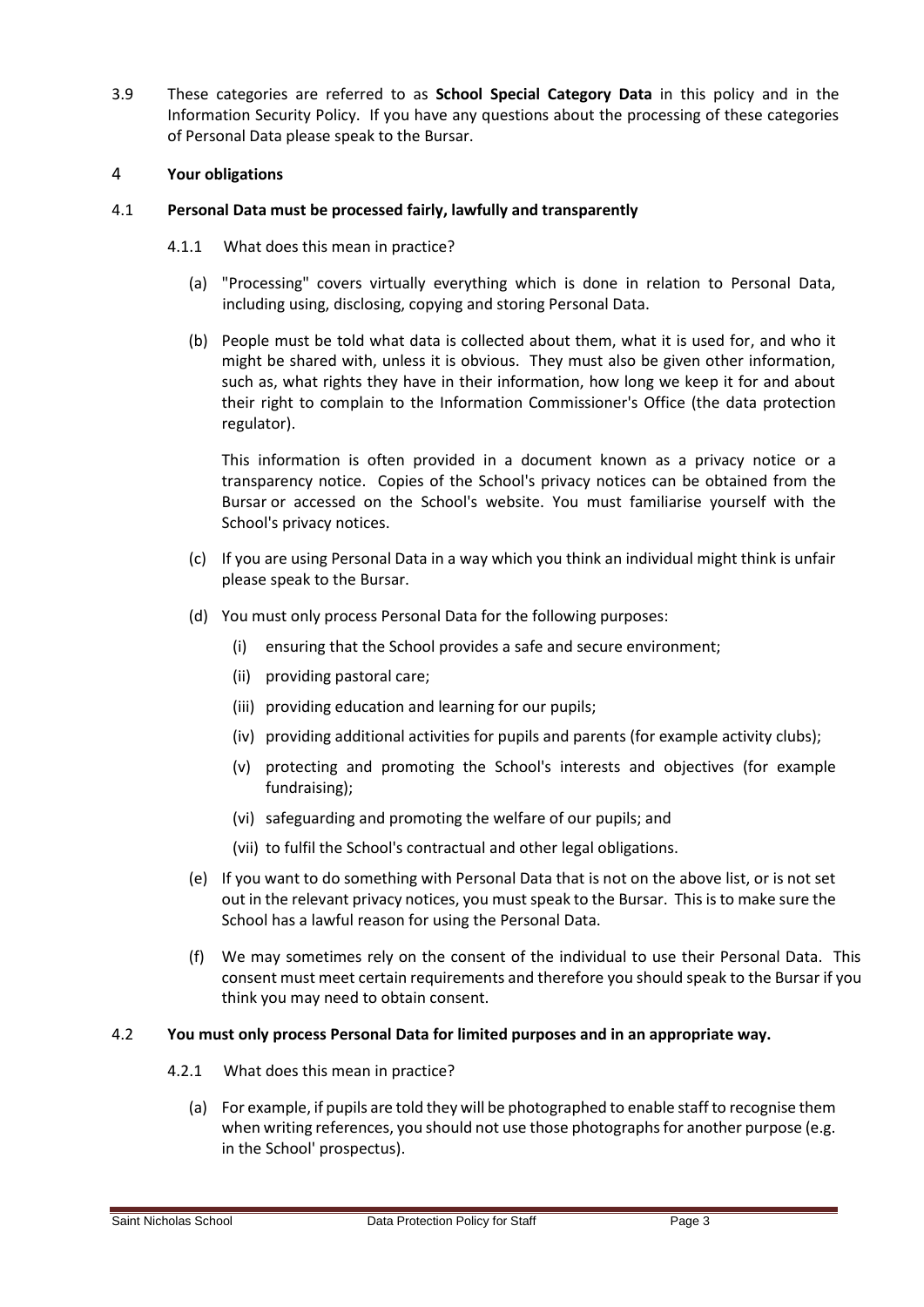#### 4.3 **Personal Data held must be adequate and relevant for the purpose**

- 4.3.1 What does this mean in practice?
	- (a) This means not making decisions based on incomplete data. For example, when writing reports you must make sure you are using all of the relevant information about the pupil.

#### 4.4 **You must not hold excessive or unnecessary Personal Data**

- 4.4.1 What does this mean in practice?
	- (a) Personal Data must not be processed in a way that is excessive or unnecessary. For example, you should only collect information about a pupil's siblings if that Personal Data has some relevance.

#### 4.5 **The Personal Data that you hold must be accurate**

- 4.5.1 What does this mean in practice?
	- (a) You must ensure that Personal Data is complete and kept up to date. For example, if a parent notifies you that their contact details have changed, you should update the School' information management system.

#### 4.6 **You must not keep Personal Data longer than necessary**

- 4.6.1 What does this this mean in practice?
	- (a) The School has a policy about how long different types of data should be kept for and when data should be destroyed. This applies to both paper and electronic documents. You must be particularly careful when you are deleting data.
	- (b) Please speak to the Bursar for guidance on the retention periods and secure deletion. You will also find our Data Retention Policy on our website.

#### 4.7 **You must keep Personal Data secure**

- 4.7.1 You must comply with the following School policies and guidance relating to the handling of Personal Data:
	- (a) policy on the use of photographs and videos of pupils;
	- (b) IT acceptable use policy for staff; and
	- (c) Data retention policy.

### 4.8 **You must not transfer Personal Data outside the [EEA](https://www.gov.uk/eu-eea) without adequate protection**

- 4.8.1 What does this mean in practice?
	- (a) The School has safeguards in place for transfers outside of the EEA which relate to our routine activities. This would be relevant where, for example, the School needs to send pupil information to parents living overseas, or where you access your emails whilst on holiday outside of the EEA, or use cloud-based storage.
	- (b) However, if you need to transfer personal data outside the EEA for less routine reasons please contact the Bursar. For example, if you are arranging a school trip to a country outside the EEA.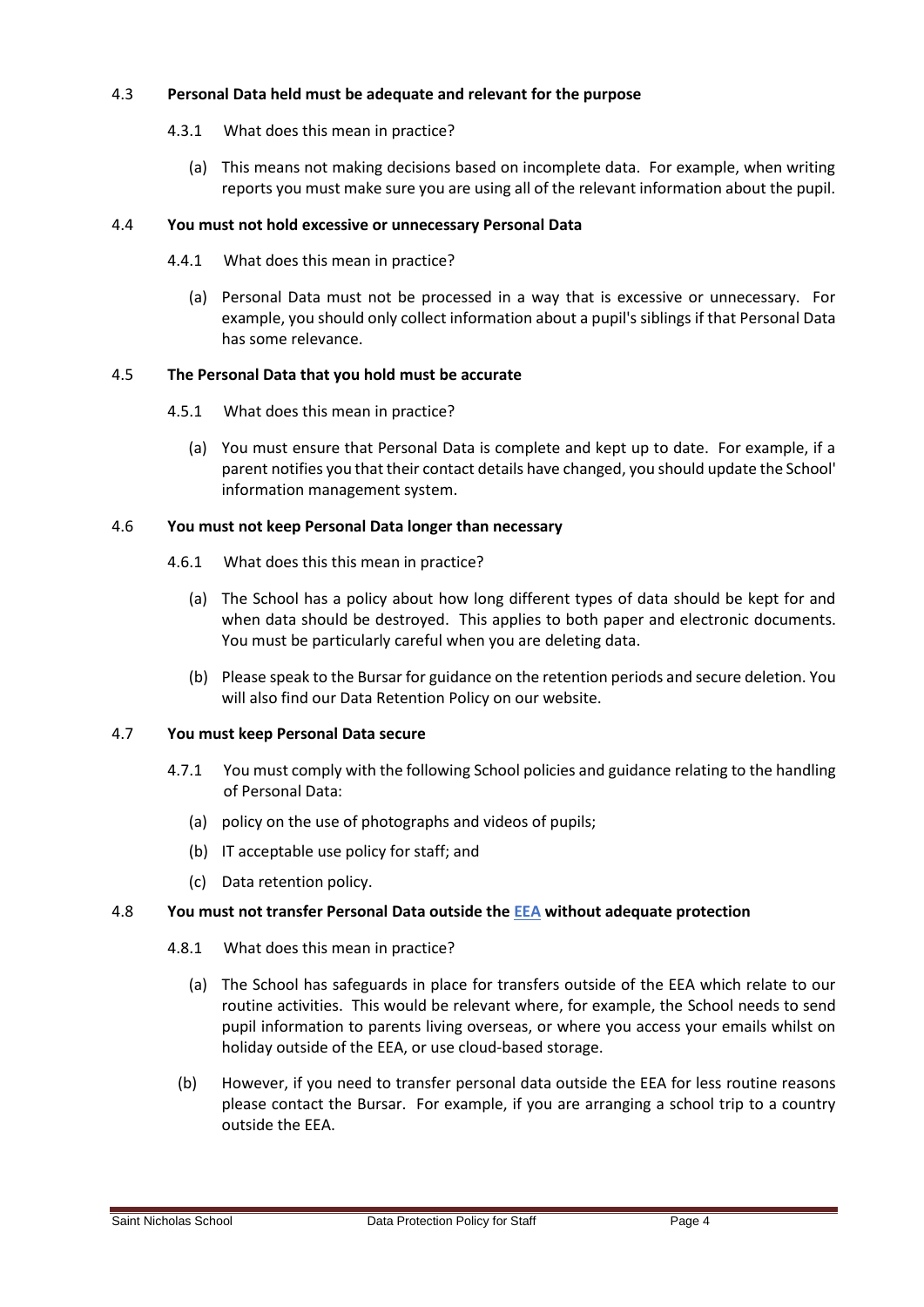#### 5 **Sharing Personal Data outside the School - dos and don'ts**

- 5.1 Please review the following dos and don'ts:
	- 5.1.1 **DO** share Personal Data on a need to know basis think about why it is necessary to share data outside of the School - if in doubt - always ask your Head of Department or manager.
	- 5.1.2 **DO** encrypt emails which contain any School Personal Data.
	- 5.1.3 **DO** make sure that you have permission from your Head of Department or manager and the Marketing Manager to share Personal Data on the School website.
	- 5.1.4 **DO** be aware of "blagging". This is the use of deceit to obtain Personal Data from people or organisations. You should seek advice from the Bursar where you are suspicious as to why the information is being requested or if you are unsure of the identity of the requester (e.g. if a request has come from a parent but using a different email address).
	- 5.1.5 **DO** be aware of "phishing". Phishing is a way of making something (such as an email or a letter) appear as if it has come from a trusted source. This is a method used by fraudsters to access valuable personal details, such as usernames and passwords. Don't reply to email, text, or pop-up messages that ask for personal or financial information or click on any links in an email from someone that you don't recognise. Report all concerns about phishing to the IT Department.
	- 5.1.6 **DO NOT** disclose Personal Data to the Police without permission from either the School Headmaster, the Deputy Head in his absence or the Bursar (unless it is an emergency).
	- 5.1.7 **DO NOT** disclose Personal Data to contractors without permission from the Bursar. This includes, for example, sharing Personal Data with an external marketing team to carry out a pupil recruitment event.

#### 6 **Sharing Personal Data within the School**

- 6.1 Personal Data must only be shared within the School on a "need to know" basis.
- 6.2 Examples of sharing which are **likely** to comply with the Act:
	- 6.2.1 a teacher discussing a pupil's academic progress with other members of staff (for example, to ask for advice on how best to support the pupil);
	- 6.2.2 informing an exam invigilator that a particular pupil suffers from panic attacks; and
	- 6.2.3 disclosing details of a teaching assistant's allergy to bee stings to colleagues so that you/they will know how to respond (but more private health matters must be kept confidential).
- 6.3 Examples of sharing which are **unlikely** to comply with the Act:
	- 6.3.1 informing all staff that a pupil has been diagnosed with dyslexia (rather than just informing those staff who need to know and teach the pupil); and
	- 6.3.2 disclosing personal contact details for a member of staff (e.g. their home address and telephone number) to other members of staff (unless the member of staff has given permission or it is an emergency).
- 6.4 You may share Personal Data to avoid harm, for example in child protection and safeguarding matters. You should have received training on when to share information regarding welfare and safeguarding issues. If you have not received this training please contact your school Designated Safeguarding Lead.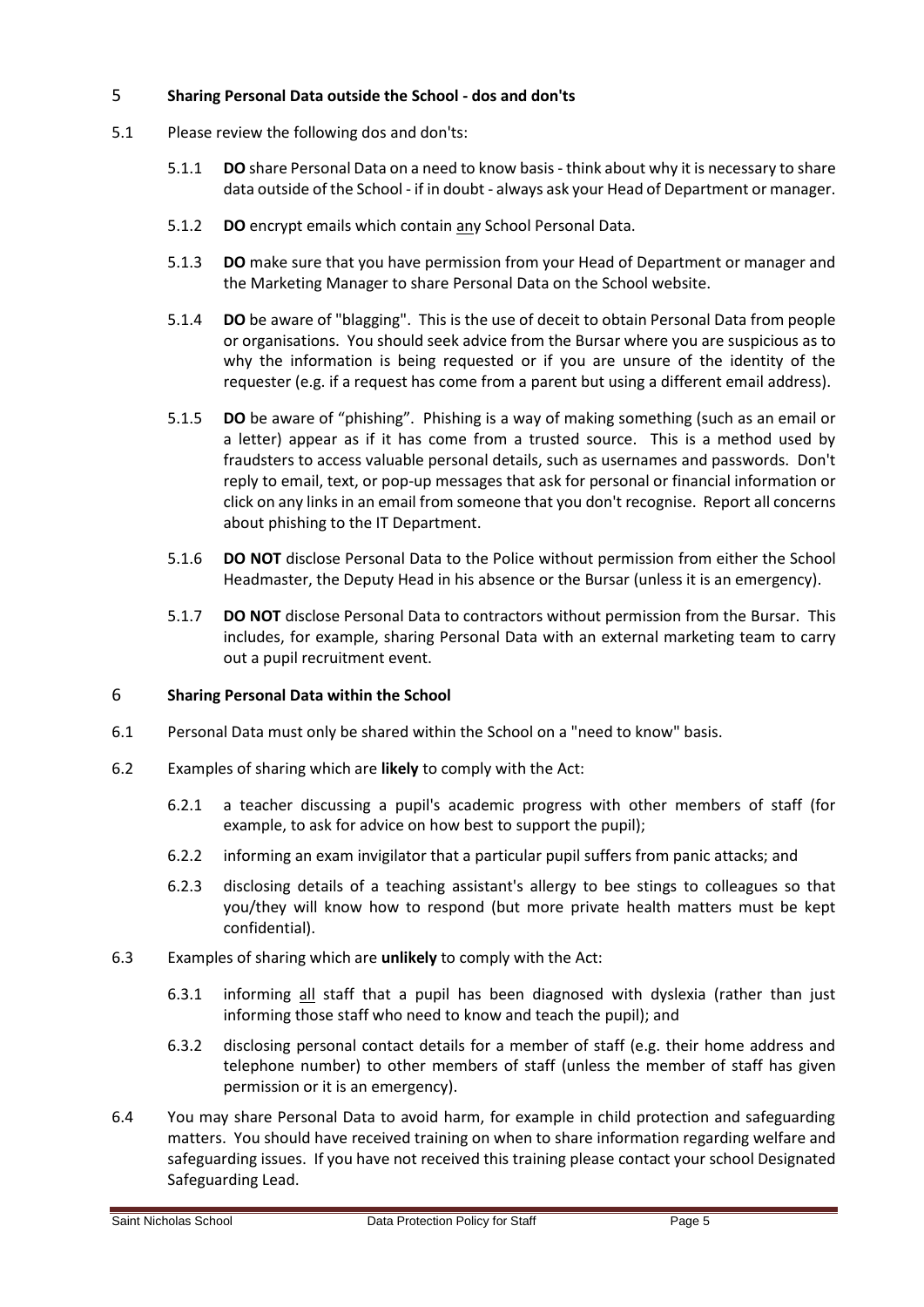#### <span id="page-5-0"></span>7 **Individuals' rights concerning their Personal Data**

- 7.1 People have various rights concerning their information.
- 7.2 You must be able to recognise when someone is exercising their rights so that you can refer the matter to the Bursar.
	- (a) Please let the Bursar know immediately if anyone (either for themselves or on behalf of another person, such as their child):
		- (i) wants to know what information the School holds about them or their child;
		- (ii) asks to withdraw any consent that they have given to use their information or information about their child;
		- (iii) wants the School to delete any information;
		- (iv) asks the School to correct or change information e.g. bank details, health record (unless this is a routine updating of information such as contact details);
		- (v) asks for electronic information which they provided to the School to be transferred back to them or to another organisation;
		- (vi) wants the School to stop using their information for direct marketing purposes. Direct marketing has a broad meaning for data protection purposes and might include communications such as the School newsletter or OS events information; or
		- (vii) objects to how the School is using their information or wants the School to stop using their information in a particular way, for example, if they are not happy that information has been shared with a third party.

#### 8 **Requests for Personal Data (Subject Access Requests)**

- 8.1 One of the most commonly exercised rights mentioned in section [7](#page-5-0) above is the right to make a subject access request. Under this right people are entitled to request a copy of the Personal Data which the School holds about them (or in some cases their child) and to certain supplementary information.
- 8.2 Subject access requests do not have to be labelled as such and do not even have to mention data protection. For example, an email which simply states "Please send me copies of all emails you hold about me" is a valid subject access request. You must always let the know Bursar immediately when you receive any such requests because the School is required to act within a strict timeframe as set out by law.
- 8.3 Receiving a subject access request is a serious matter for the School and involves complex legal rights. Staff must never respond to a subject access request themselves unless authorised to do so.
- 8.4 When a subject access request is made, the School must disclose all of that person's Personal Data to them which falls within the scope of his/her request - there are only very limited exceptions. There is no exemption for embarrassing information - so think carefully when writing letters and emails as they could be disclosed following a subject access request. However, this should not deter you from recording and passing on information where this is appropriate to fulfil your professional duties, particularly in relation to safeguarding matters.